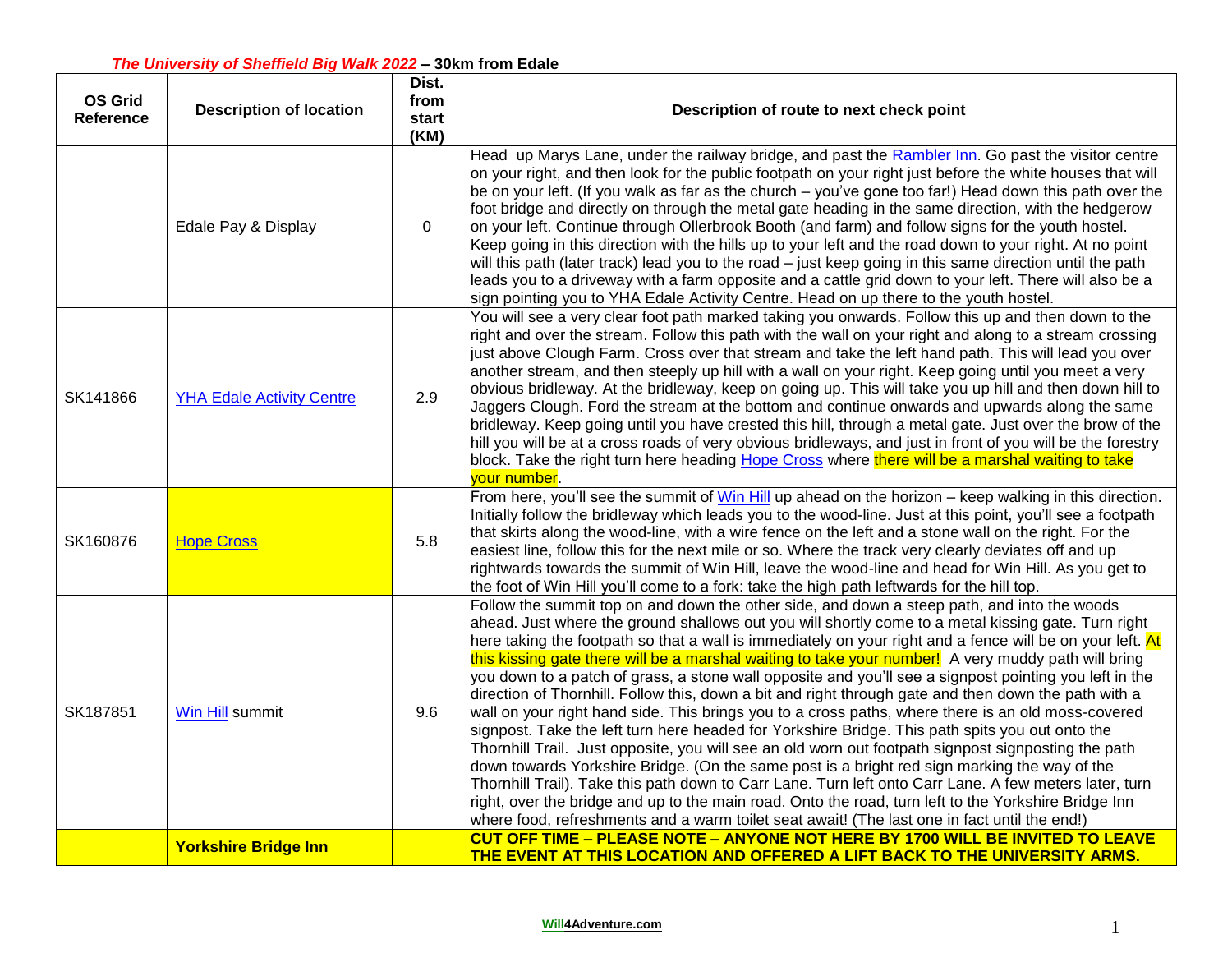## *The University of Sheffield Big Walk 2022* **– 30km from Edale**

| SK202852 | Yorkshire Bridge Inn / A6013<br>main road              | 13.0 | Turn left out of the pub car park and stay on the road until you come to the dam wall at the head of<br>Ladybower Reservoir. Turn right here, over the road and up a footpath. Continue up through the<br>woods until you find yourself in a clearing beneath some power cables, where you will need to turn<br>right. (Do not be tempted to veer off up through the woods). Follow the well marked path under the<br>power lines and then let the path lead you round to the left and up hill with the fence on your right.<br>The path will shortly lead you over the fence and you will continue on this path (initially with a wall on<br>your left) all the way to the top of Bamford Edge. As you get out the woods, and close to the edge,<br>you will see Win Hill over to the left now and you will soon see that the path splits. Continue on the<br>left fork, through a stone wall until you are at the top of the edge itself (where there will be a marshal<br>to meet you).<br>Collect your food and head out a little further to enjoy your lunch at one of the lovely seating<br>areas along the way.  |
|----------|--------------------------------------------------------|------|-------------------------------------------------------------------------------------------------------------------------------------------------------------------------------------------------------------------------------------------------------------------------------------------------------------------------------------------------------------------------------------------------------------------------------------------------------------------------------------------------------------------------------------------------------------------------------------------------------------------------------------------------------------------------------------------------------------------------------------------------------------------------------------------------------------------------------------------------------------------------------------------------------------------------------------------------------------------------------------------------------------------------------------------------------------------------------------------------------------------------|
| SK207858 | <b>Bamford Edge</b>                                    | 14.4 | Turn right and head along the top of the edge so that the moor is on your left and the rocks (and<br>super view) is off to your right, heading to Great Tor now with a very obvious path to lead you there.<br>Continue onwards until you see some rocks up to your left with a path of sorts that will lead you<br>there. At this spot you can also expect to meet the next marshal.                                                                                                                                                                                                                                                                                                                                                                                                                                                                                                                                                                                                                                                                                                                                   |
| SK212846 | <b>East end of Bamford Edge</b>                        | 16.0 | You'll meet the marshal here, and look over in the direction of Stanage Edge. All you will see is a sea<br>of heather and a load of fern too. And hopefully, without looking too hard, you will also see another<br>marshal. They will point out the merest of paths that exists (usually on a Strava heatmap only). Make<br>your way down in a NW direction towards the apex of two collapsed and dilapidated walls where you<br>will meet another marshal. Form here the path continues in the same vague way down hill to another<br>marshal, and then up-hill towards Stanage Edge.                                                                                                                                                                                                                                                                                                                                                                                                                                                                                                                                 |
| SK225856 | <b>Crow Chin, Stanage Edge</b>                         | 17.8 | Meet the marshal at Crow Chin and make your way up to the left of the rocks and onto the main<br>track. Turn right along the main track, with the rocks down to your right now. You'll walk past the trig<br>point at High Neb (a white pillar abut 1.3m high) and a couple of hundred meters later you will see a<br>path leading down to the left, initially to a stone shelter. Follow this path, which could be muddy,<br>down the hill and away from Stanage Edge. About 800m on and the path will rise up towards the<br>remains of stone wall and another path. Turn left along this path, keeping the wall/fence to your left.<br>This path and wall will lead you round and over a broken down wall, and then on to a small<br>plantation. Walk around the plantation keeping it to your left. You'll then see the path snaking down<br>through and past some temporary grouse butts (look like green fence panels). Follow this down,<br>cross the stream and follow the path round to the left, to a small reservoir, with a marshal, and to the<br>flattest, most-even, and most welcome path in the world! |
| SK248864 | Small reservoir at the head of<br><b>Rivelin Brook</b> | 21.0 | Follow this path now, through some metal gates, staying level and never leaving it, until you meet the<br>road almost 2.5Km later. Turn left down the road for about 500m more and where there is reservoir<br>head-wall to your right, and a foot path leading through the plantation, you will meet a marshal.                                                                                                                                                                                                                                                                                                                                                                                                                                                                                                                                                                                                                                                                                                                                                                                                        |
| SK265858 | Road/path/ foot path leading<br>through the plantation | 23.8 | Follow this path down and round to the left going past an underground reservoir. Past some houses,<br>and then to a metal gate. Here you need to turn left (don't go on to the big trail ahead). Go a few<br>meters along a footpath heading back into the woods. By a tree on your left the path goes over the<br>wall via some stone steps. Follow this path up through the woods, over a wall and on past the farm<br>on your left. This will bring you out onto Soughley Lane. Continuue over the road and along the very<br>obvious and, easy-going path called the Redmires Conduit. Follow this now for 2.5Km until you get to<br>Blackbrook Road. Here you will see some playing fields opposite, continue over the road and through<br>these fields. The path leads you past some play areas and up to some high wire-fences. Follow the                                                                                                                                                                                                                                                                       |

## **[Will4Adventure.com](https://will4adventure.com/)** 2